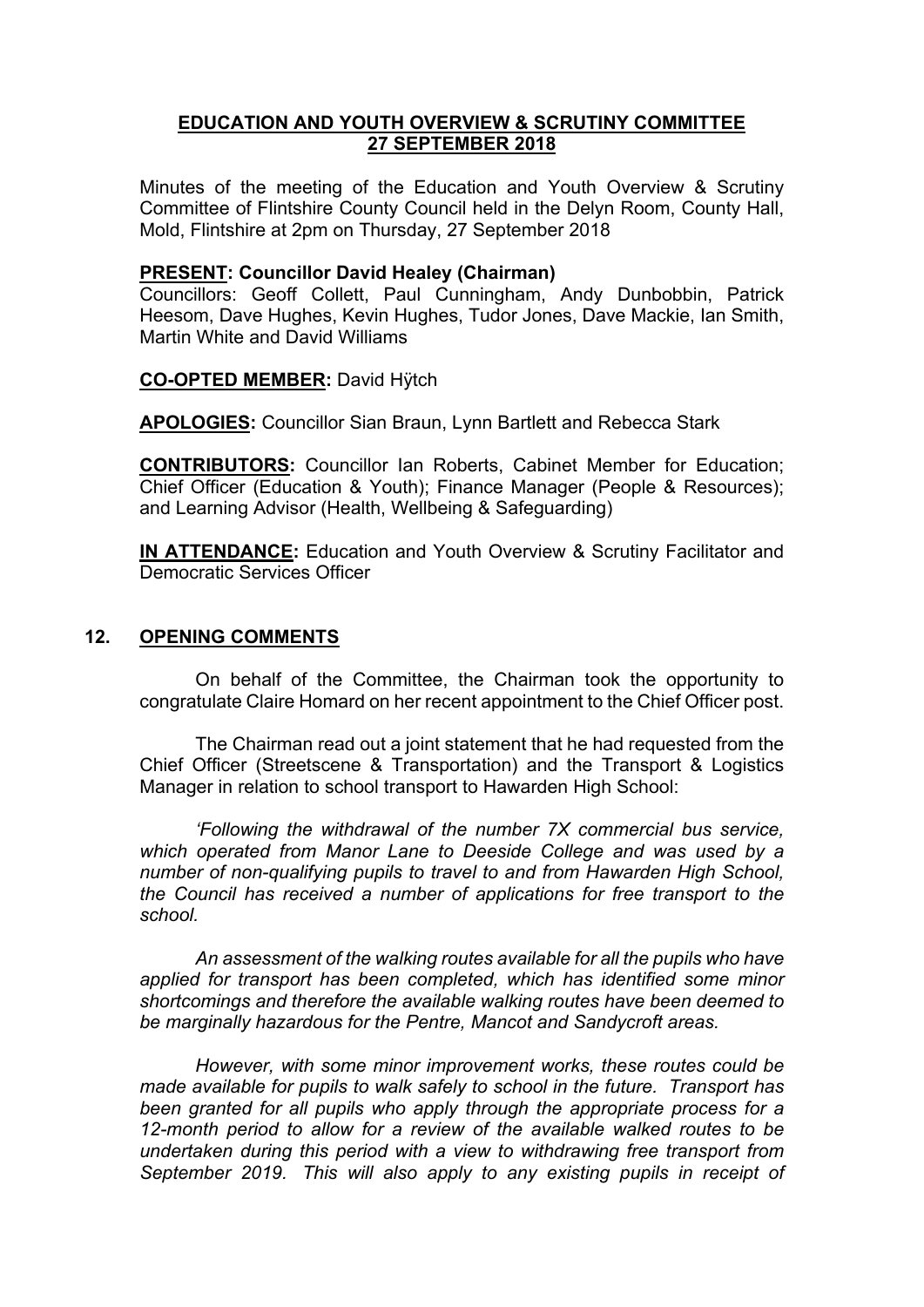*transport who have qualified on the basis of hazardous route for the above areas.'*

A copy of the statement would be emailed to all Committee Members. Councillor Mackie asked that the two local Members for Mancot also be included.

#### **13. DECLARATIONS OF INTEREST**

Councillor Dunbobbin declared a personal interest on agenda item 6 'School Reserve Balances' as Chair of Governors at Connah's Quay High **School** 

### **14. MINUTES**

The minutes of the meetings held on 24 May and 28 June 2018, and the joint meeting with Social & Health Care Overview & Scrutiny Committee on 24 May 2018 were submitted.

#### Minutes of 24 May 2018

On minute number 1, the sentence should be changed to reflect that Councillor Healey was to be appointed as the Chairman.

#### Minutes of 24 May 2018 (joint meeting)

On minute number 4, Councillor Williams questioned whether there was a sufficient range of vocational courses available in schools and sixth forms to provide more options for young people. The Chief Officer explained that a significant amount of work was being undertaken by secondary schools to identify a range of curriculum choices to match courses appropriately and meet the needs of all learners, within the Welsh Government guidelines.

Councillor Heesom expressed disappointment that the minutes were not received at an earlier stage. On minute number 5, he referred to the detailed discussion on child safeguarding and said that his request for information had not been followed up, reiterating his concerns about the lack of youth services in his ward. The Chief Officer said that Councillor Heesom had been informed that arrangements were being made to schedule a meeting to discuss his concerns. Councillor Heesom also referred to attempts to have a derelict youth club removed from his ward.

#### Minutes of 28 June 2018

Minute number 7: In response to the comments made by David Hӱtch on Governors Wales, the Chief Officer spoke about Governors Cymru which had been established to support schools in addition to the ongoing support and training provided by GwE. The Authority had agreed to pay the first 12 months' subscription for all Flintshire schools to access support from Governors Cymru.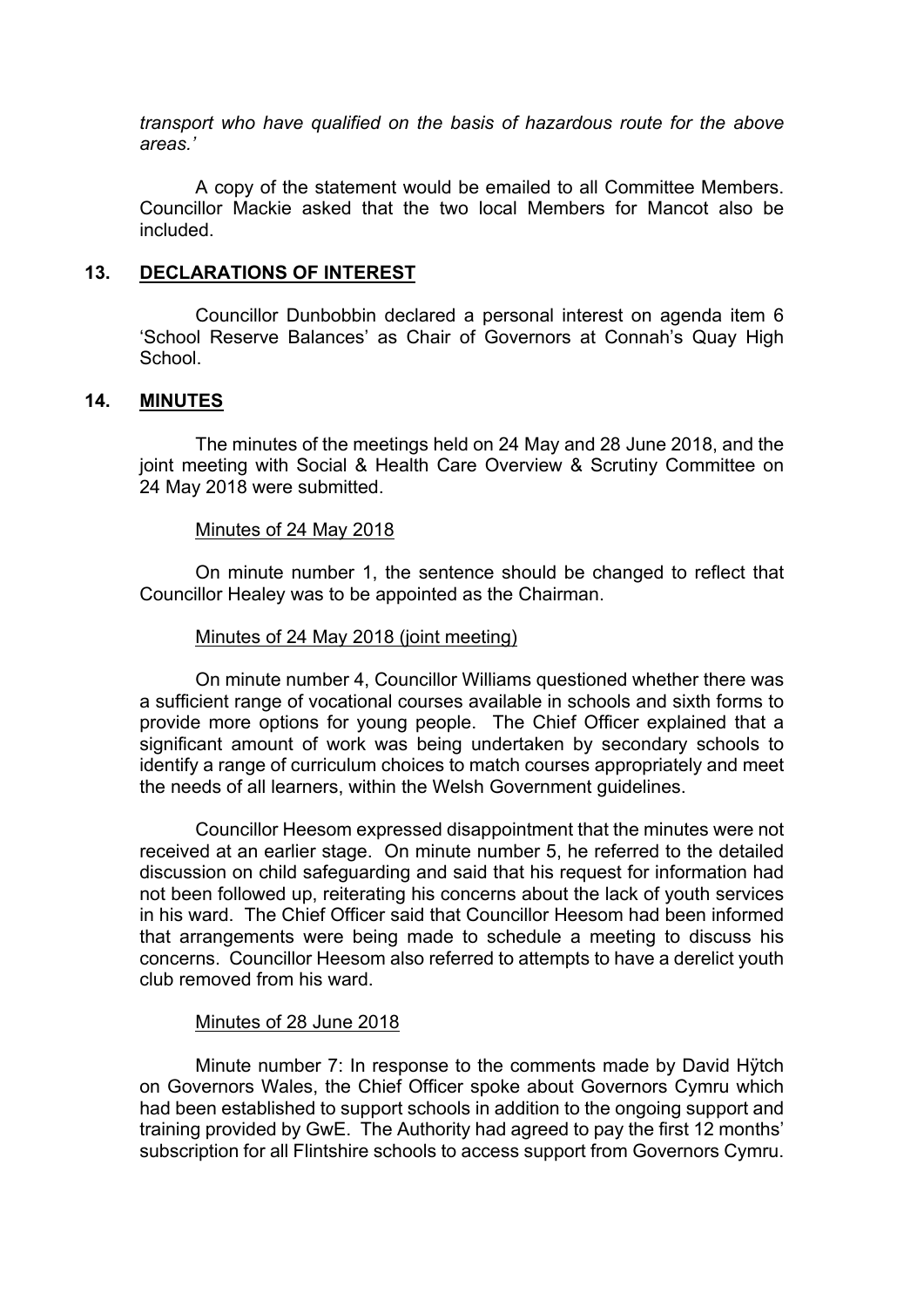During discussion on the same item, a number of members queried the inclusion of resolution (a) which was based on the report's recommendation to accept the GwE Annual Report. It was commented that the Annual Report had not been discussed and that only part of it had been appended to the agenda rather than the entire version which had been shared with Members at Wrexham County Borough Council. It was noted that a copy of the full report had been emailed separately to the Committee. The Chief Officer said that efforts would be made to ensure greater parity of information shared by GwE with Overview & Scrutiny committees across the region. The Committee agreed that resolution (a) should be removed from the minutes as it did not apply.

The Chief Officer advised that concerns about recruitment and retention levels at senior to middle tiers of leadership would be included as a topic at the next Secondary Head Teachers' Federation meeting and feedback given to the Committee.

Minute number 8: Concerning his comments on Deeside Sixth, Councillor Williams reiterated his request for details of the Council's investment, any financial contributions towards transport to the hub, list of available courses, together with enrolment and course completion numbers for 2016-18. The Chief Officer explained that this should form part of wider discussion on post-16 provision on which a commitment had already been given to holding a Member workshop. Due to the level of detail and forthcoming workshops on other topics, this would be scheduled for the New Year. In response to further comments, the Chief Officer and Cabinet Member explained that vocational provision could be accessed through Coleg Cambria sites whilst the Deeside Sixth was focussed on a more traditional academic route, thus providing a range of options for young people. It was also confirmed that the Head of Deeside Sixth would be present at the Member workshop.

### **RESOLVED:**

That, subject to the two amendments on the minutes of 24 May and 28 June 2018, the minutes of the three meetings be approved as a correct record and signed by the Chairman.

### **15. TEACHER PAY AWARD 2018**

The Chief Officer introduced the report detailing estimated costs and current funding position for the national pay awards for teachers and school support staff. This was an issue of significant concern as cost pressures facing councils and schools meant there was no capacity to absorb any further pay pressures.

The Chief Officer described the situation as 'severe' and praised the efforts of the Chief Executive and Leader of the Council in making representations that the Council could not be expected to cover the cost of a national award on which it had little influence. A high level estimate of Flintshire's share of additional funding to be provided by Welsh Government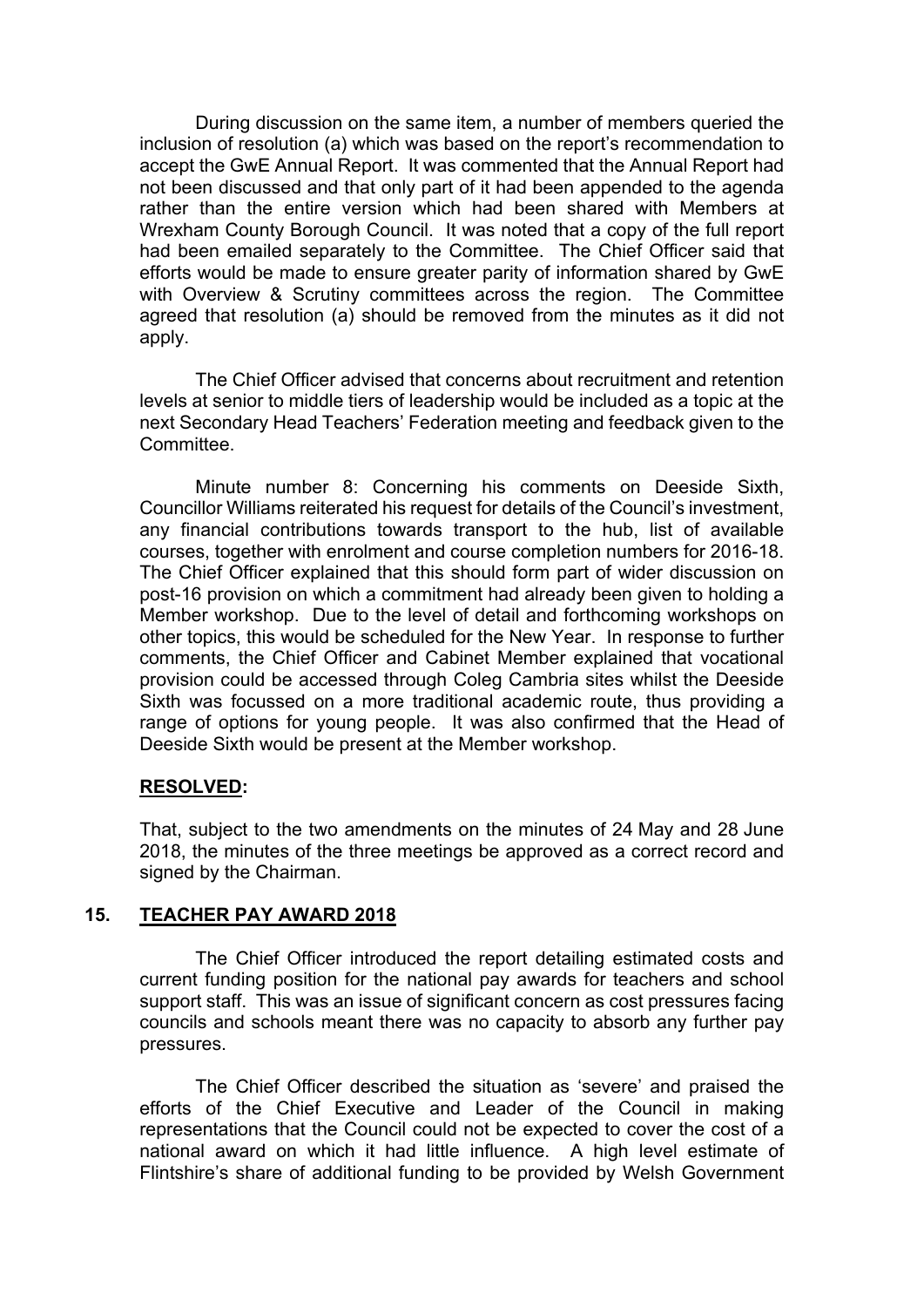(WG) to support the pay increase equated to around 50% of the total bill. In addition to the pay increase, recent intelligence about a predicted rise in teacher pension employer contribution costs was a cause for further concern. Attention was drawn to the risks to the financial resilience of schools and potential staffing implications.

Councillor Roberts referred to the Executive Summary of the report and clarified that the teachers' pay award had not been fully funded in England, as explained fully in paragraph 1.01. He went on to stress the importance of establishing the principle that those responsible for awarding a pay rise should fund it.

The Finance Manager explained that the rise in teacher pension employer contributions costs was unforeseen and that late information affected the ability of schools and councils to plan effectively.

Councillor Kevin Hughes said that the seriousness of the matter should be conveyed to residents and particularly parents in respect of the implications for young learners. In thanking the senior officers and Leader for their campaigning, he said there was a collective responsibility on all elected Members to raise awareness of the situation. He added that whilst he supported the pay increase, the cost should be fully funded.

Whilst David Hÿtch said the pay rise for teachers was long overdue, he questioned what was to be achieved. He referred to the grade ranges and said that the increases for Upper Pay Scale and Leadership were still well below inflation levels. He added that the changes would not address problems with recruitment and retention, teacher supply and the differentials between classroom teachers and those at managerial levels.

The Chairman proposed that the Committee support the views expressed that the situation was unacceptable and that the award should be nationally funded whilst the Council continue its campaigning.

Councillor White referred to WG financial support for Airbus and made the point that the education of young people should also be properly funded to help them achieve their employment prospects.

The Chief Officer gave reassurance of regular communications with schools and Head Teachers to share intelligence and offer support on the rapidly changing picture. The Chairman commented that he was aware of schools' appreciation for this ongoing dialogue.

The Committee supported alternative resolutions to reflect the concerns raised, in addition to the point made by Councillor Roberts on the future responsibilities of WG.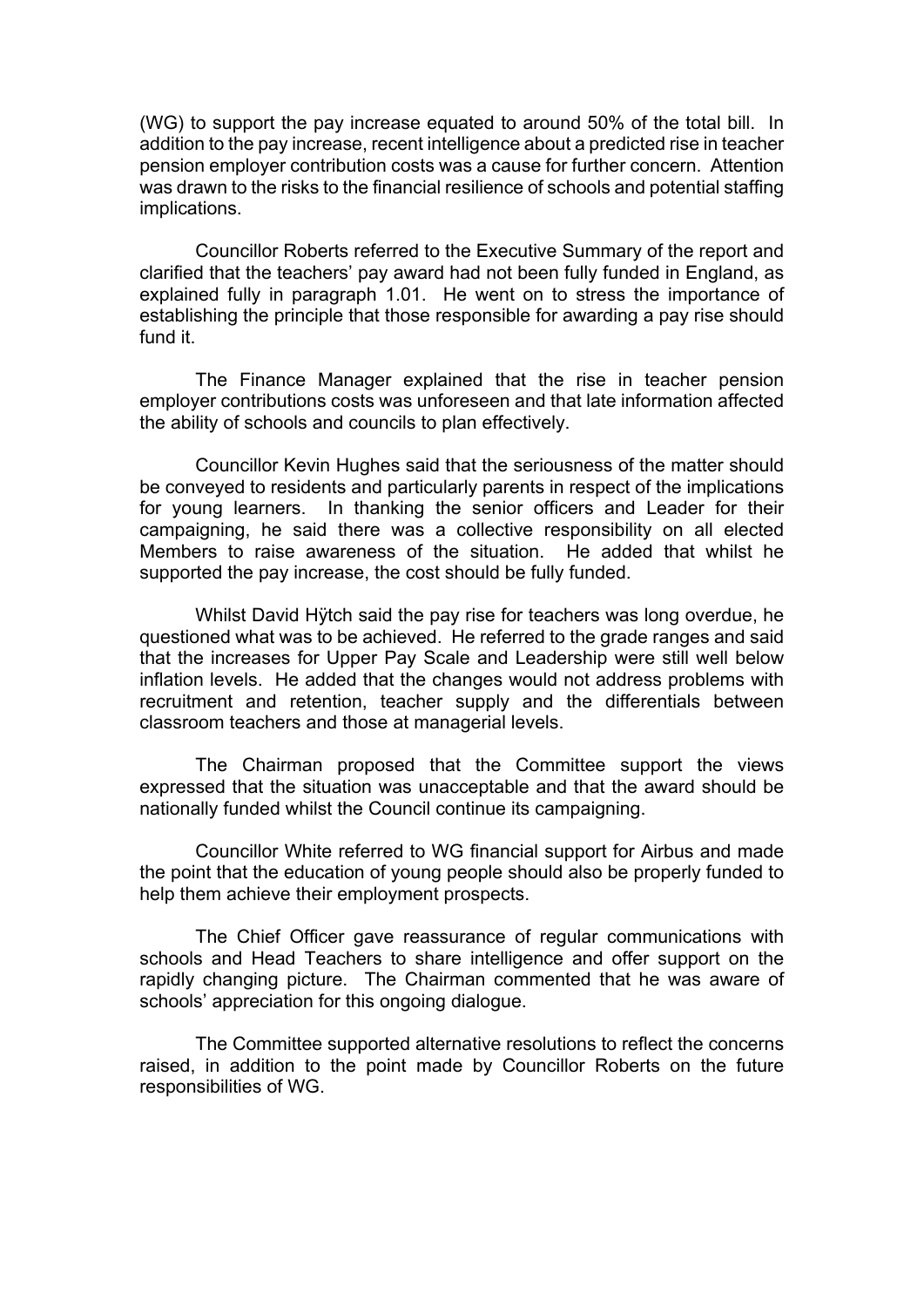# **RESOLVED:**

- (a) That the Committee urges that the education workforce pay award be nationally funded; and
- (b) In its future role, that Welsh Government recognises the importance of fully funding any teachers' pay award.

#### **16. SCHOOL HOLIDAY ENRICHMENT PROGRAMME**

The Chief Officer introduced Claire Sinnott, the Learning Advisor (Health, Wellbeing & Safeguarding) who presented a report on the range of activities undertaken through the School Holiday Enrichment Programme (SHEP).

The scheme involved the delivery of healthy meals, food and nutrition education, physical activities and enrichment sessions to pupils at two Flintshire schools for 12 days during the summer holidays. The programme had been rolled out to a number of councils in Wales following feedback from the pilot scheme and was part funded by the Welsh Local Government Association (WLGA).

Information was shared on the approach taken in Flintshire which had been developed in partnership with colleagues on a steering group. This was the first time that the scheme had been implemented in Flintshire and positive outcomes were reported from the two participating schools - Ysgol Treffynnon and St. David's High School. Cooking activities had proved particularly popular with pupils and this was highlighted as a key skill for future development. All responses from the evaluation forms completed by pupils and parents in Flintshire had been sent to WLGA for analysis, along with those of the other authorities.

Councillor Roberts congratulated the officer on the success of the programme which he had witnessed when attending both schools.

The initiative was praised by David Hÿtch who suggested that the Chairman could write to thank the local businesses who provided support to the programme. In response to comments on attendance levels at the scheme at St. David's High School, it was explained that pupils had access to a minibus throughout the programme. On marketing, it was recognised that an increased social media presence was important along with early engagement with parents and local businesses.

Following a request by Councillor Heesom, the Learning Advisor advised that a copy of the WLGA analysis report on the national findings would be shared with Members. This would due to be received by the end of November along with details of eligibility criteria for next year's programme.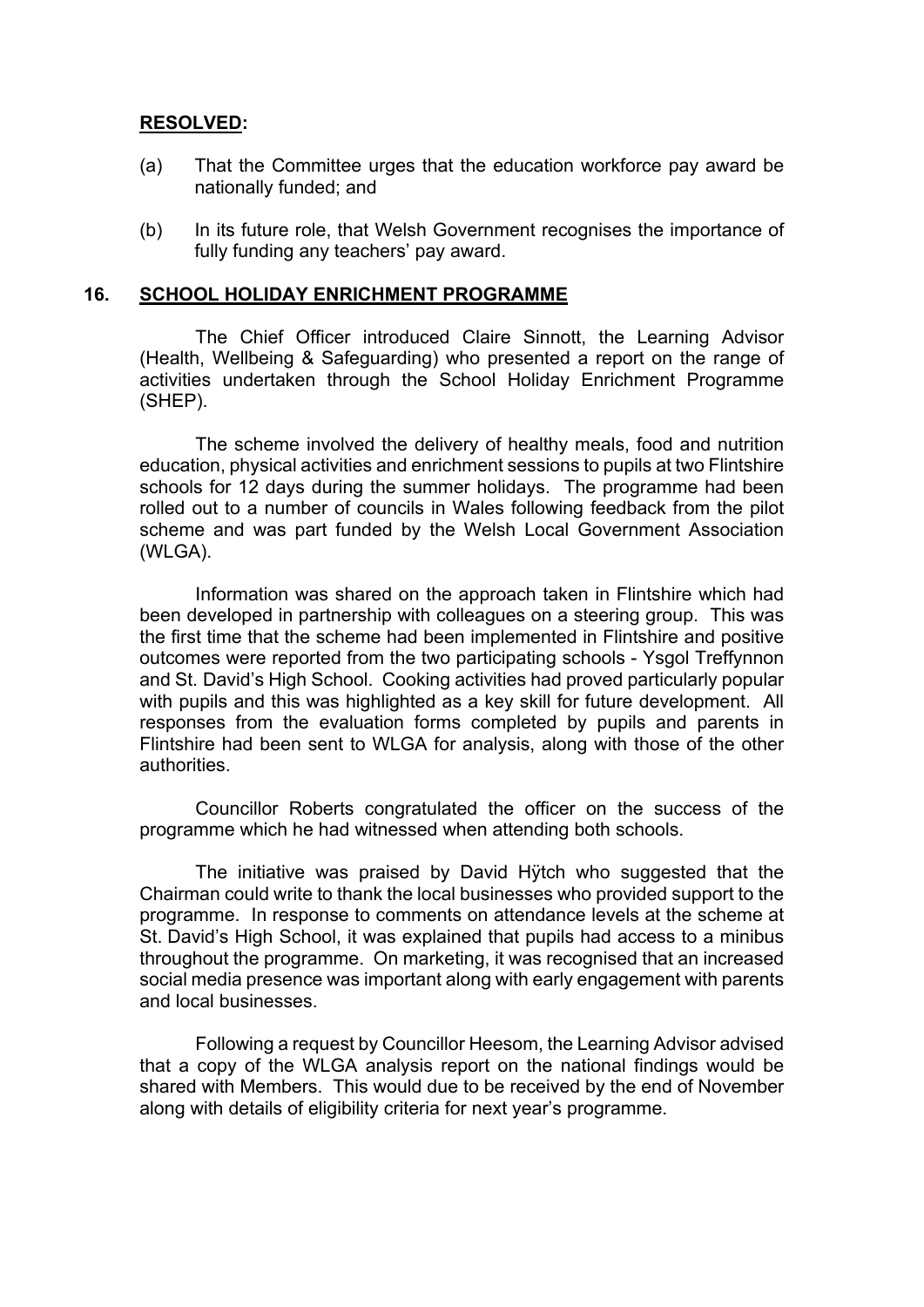Councillor White felt it would be useful for the analysis to include feedback from the two schools on how Year 6 participants in the SHEP had transitioned into their new school, compared with those who did not take part.

The Chief Officer expressed her appreciation to Claire Sinnott for her enthusiasm in co-ordinating the activities in the scheme.

## **RESOLVED:**

- (a) That the Committee applauds the work of the School Holiday Enrichment Programme 2018 and the progress made;
- (b) That the Committee supports the programme in the authority in 2019 and beyond; and
- (c) That the Chairman writes on behalf of the Committee to thank local businesses who provided food and support to the programme and the staff who donated their time.

## **17. SCHOOL RESERVE BALANCES YEAR ENDING 31 MARCH 2018**

The Finance Manager (People & Resources) presented the annual report on school reserve balances in Flintshire, as at 31 March 2018. The report had also recently been considered by the Audit Committee.

The overall level of reserves had decreased by 11% since the previous year and a 47% increase in the net deficit of reserves held by secondary schools was offset by a 15% increase in primary reserves. Whilst the late allocation of Welsh Government (WG) funding had been welcomed, this masked the underlying trend on the outturn position. Secondary school budgets were under significant pressure and schools with positive balances held a low level of reserves which raised concerns about financial resilience. There were a number of contributing factors including pupil numbers, staffing and schools having to absorb the cost of inflationary increases due to continuing austerity measures. Reserve balances in the primary sector fared better, however demographic changes would result in a redistribution of funding between primary and secondary sectors. A forthcoming bulletin from WG reporting the national position would be circulated. The Council's accounting teams were working with schools to develop three year plans to help with budget management. A national benchmarking tool used by secondary schools was being developed for the primary sector to help identify savings on charges.

The Chairman was aware that some Members wished to raise queries on specific schools and that to do so would require a more confidential discussion. Councillor Mackie proposed that the press and public be excluded under the Local Government (Access to Information) Act 1985. This was seconded and supported by the Committee.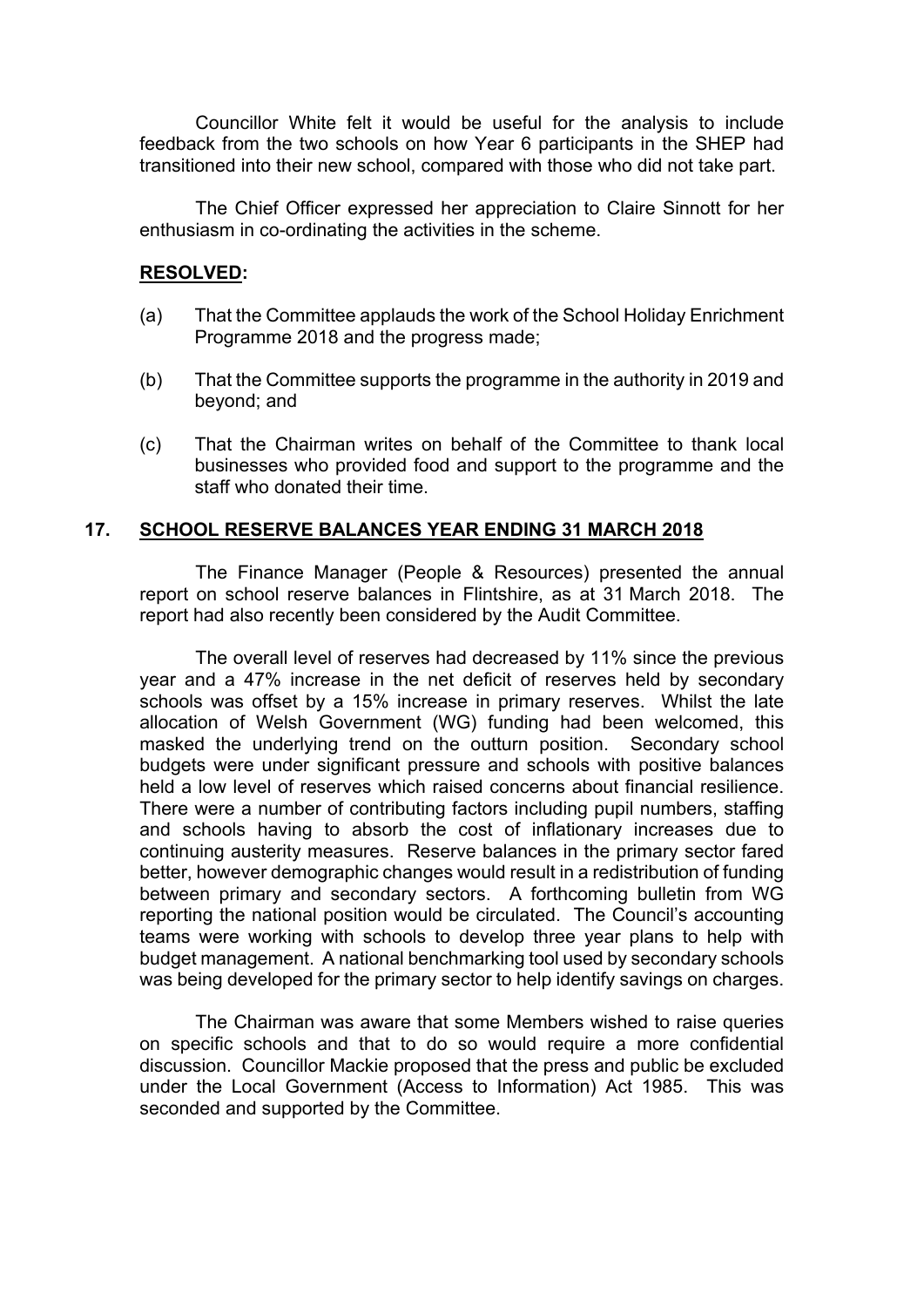## **RESOLVED:**

That the press and public be excluded from the meeting as the following item was considered to be exempt by virtue of Part 4 of Schedule 12A of the Local Government Act 1972 (as amended).

### **18. SCHOOL RESERVE BALANCES YEAR ENDING 31 MARCH 2018**

Councillor Mackie referred to the breakdown of school balances appended to the report and commended those secondary schools which had managed to reduce their deficit levels despite a drop in their delegated budgets. He went on to raise concerns about two other schools with a significant increase in their deficits and praised the efforts of primary Head Teachers in managing their smaller budgets.

The Finance Manager advised that there had been movement in the position of some schools since preparation of the report. She shared some of the concerns on specific schools and gave a reminder that there were multiple elements contributing to reserve balances and that delegated budgets were greatly affected by falling pupil numbers.

Councillor Roberts cited pupil numbers as a key issue brought about by various factors and that budget management was crucial as the first step to dealing with a deficit position. He said that secondary schools with positive balances should be acknowledged.

The Chief Officer said that Members' concerns about reserve balances in the secondary sector were shared and gave assurance that robust processes were in place to challenge schools in a deteriorating position and to provide support for those facing particular difficulties. She said there was no easy solution as schools had to take action to manage their budgets in-year whilst delivering the curriculum within a lean structure.

During the debate, Members reiterated their concerns about secondary school balances and those on the brink of a deficit position. Reference was made to the impact of Estyn reports, lower birth rates and school management structures. In regard to Estyn, the Chief Officer pointed out the purpose of the inspections in ensuring that schools were performing to their optimum level.

Councillor Jones thanked officers for the detailed information and asked about the levels of intervention to help schools to plan ahead. The Chief Officer said that a limited intervention fund was available to support schools with specific issues to aid their recovery plan post-inspection. She referred to the key role of school business managers in supporting Head Teachers. She agreed to follow-up the request for the Risk Management section of future reports to include a matrix showing movement in pupil/staff numbers and staff absence levels to provide more context on the impact on school budgets.

Following the discussion, the Chairman thanked officers for their contributions.